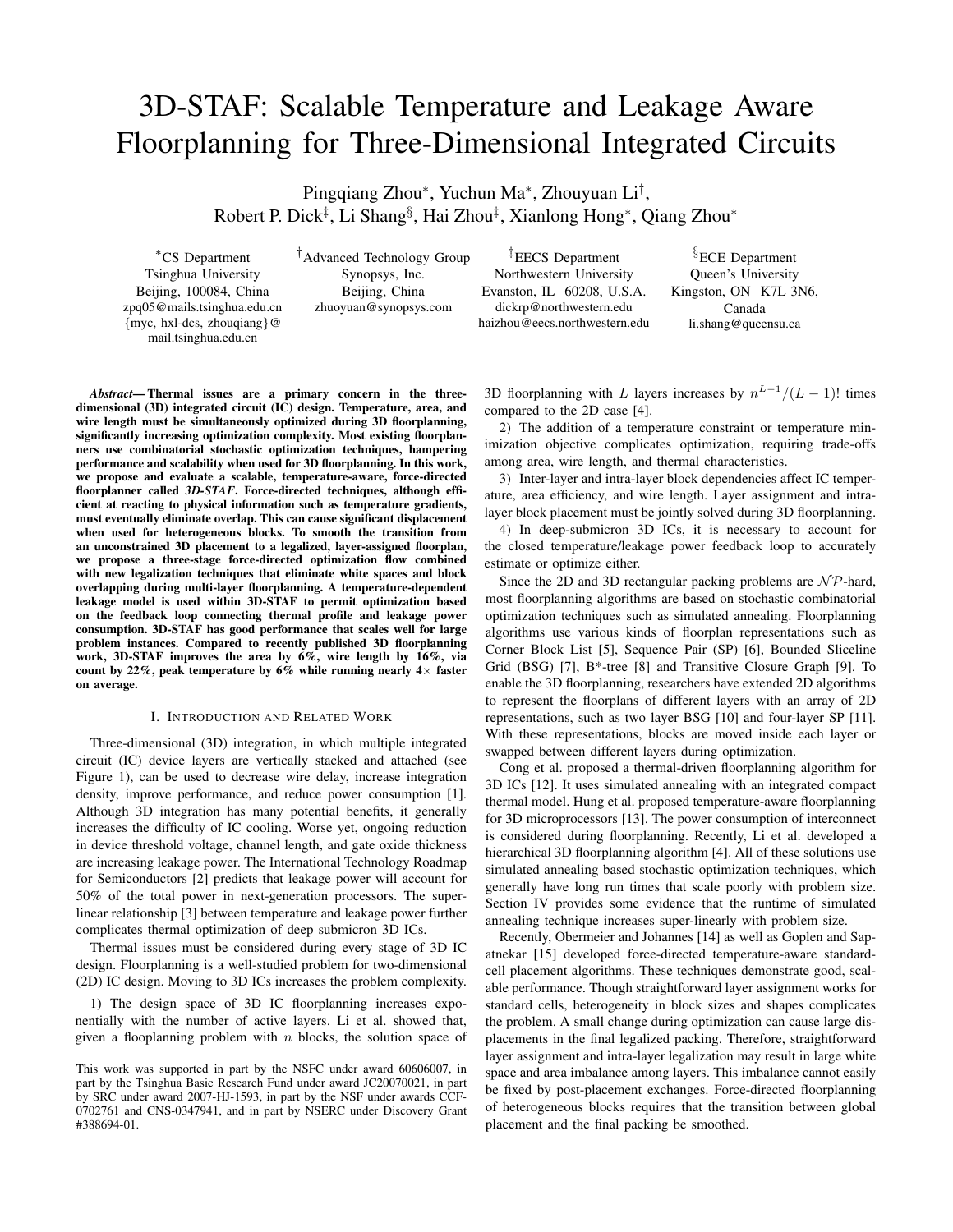

(a) Traditional 3D force-directed placement flow (b) Adaptive three-stage 3D force-directed floorplanning

Fig. 2. Traditional force-directed flow and adaptive three-stage 3D flow.

# II. 3D TEMPERATURE-AWARE FLOORPLANNING

This section describes the proposed temperature-aware 3D IC floorplanning algorithm. Section II-A gives an overview of the proposed solution. Section II-B defines the problem formally. Section II-C describes the proposed solution in detail.

# *II.A. Overview of Proposed Technology*

Most previous floorplanning approaches using simulated annealing require ten of thousands of iterations to produce solutions of good quality and the number of iterations generally increases super-linearly with problem size. We propose a 3D temperature-aware floorplanning algorithm that optimizes peak temperature, area, wire length, and via count. It runs quickly and scales well with increasing problem size. This algorithm is rooted in force-directed placement techniques and exploits domain-specific information, i.e., thermal gradients. Our flow has two phases: global placement and legalization.

Starting from a placement solution requires translation from continuous space to a discrete, layer-assigned, legalized solution. For blocks with heterogeneous sizes and shapes, small local changes may cause significant changes to the global solution. We use two techniques to solve this problem. First, we propose a three-stage global placement flow to control the distribution adaptively. Overlaps are permitted, but controlled, during the early stages. This eases the legalization stage. Second, we exploit flexibility in block orientations to assist legalization. When we construct the topological relations among blocks, the orientations of blocks are taken into consideration to optimize the displacement. The proposed algorithm has the following main features:

1) We propose and develop 3D-STAF, a temperature-aware floorplanner with run time that scales well with problem size. This is the first work using force-directed techniques for 3D IC floorplanning problems in which block sizes and shapes are highly heterogeneous.

2) This algorithm simultaneously optimized temperature, area, and wire length under a constraint on total via count.

3) The algorithm supports gradual transition from continuous (placement) to discrete (floorplanning) space. The force-directed approach is combined with a macro-block legalization method that jointly optimizes block motions and rotations during legalization and effectively eliminates block overlapping.

4) The proposed floorplanner integrates an iterative power–thermal analysis model that closes the leakage-temperature feedback loop. Though several papers [16], [17] considered the effects caused by leakage power in 2D designs, this paper is the first work to consider temperature-dependent leakage power during 3D physical design.

# *II.B. Problem Definition*

An instance of the 3D temperature-aware floorplanning problem is composed of a set of blocks  $\{m_1, m_2, \cdots, m_n\}$ . A block  $m_i$  is a  $W_i \times H_i$  rectangle with area  $A_i$ , aspect ratio  $H_i/W_i$ , and power density  $PD_i$ . Each block is free to rotate. There is fixed number of layers L. Let the tuple  $(x_i, y_i, l_i)$  denote the coordinates of the lowerleft corner of block  $m_i$ , where  $1 \leq l_i \leq L$ . A 3D floorplan F is an assignment of  $(x_i, y_i, l_i)$  for each block  $m_i$  such that no two blocks overlap. The objectives of our 3D temperature-aware floorplanning algorithms are to minimize (1) chip peak temperature  $T_{\text{max}}$ , (2) wire length, and (3) chip area. Chip area is the product of the maximal height and maximal width over all layers. Wire length is the halfperimeter wire length estimation.

### *II.C. Adaptive Three-Stage Force-Directed Approach*

Applying force-directed optimization to problems with conflicting objectives or sub-optimal local minima is difficult. This is especially true for 3D IC floorplanning, in which thermal profiles depend on layer assignment, the distribution of high power density blocks, and the locations of whitespace. The transition from continuous to discrete space may disrupt nearly-optimal continuous-domain results. Therefore, we propose a three-stage global optimization flow that smooths the transition from continuous to discrete space. The three stages are (1) Temperature-Aware Lateral Spreading; (2) Global Optimization in Continuous 3D Space, and (2) Optimization in 2.5D Space with Layer Assignment.

As shown in Figure 2(b), we first spread blocks laterally in the  $x-y$ plane to produce an initial layout. Then we optimize the positions of blocks in continuous 3D space. When the sum of overlaps among blocks is reduced to a small fraction of the total area, we start to integrate discrete layer assignment pressures within the force-directed algorithm. After a few iterations, the packing has little remaining overlap and the blocks are evenly distributed among, and within, layers. This contrasts with the traditional force-directed placement flow shown in Figure 2(a). The traditional flow is simpler but is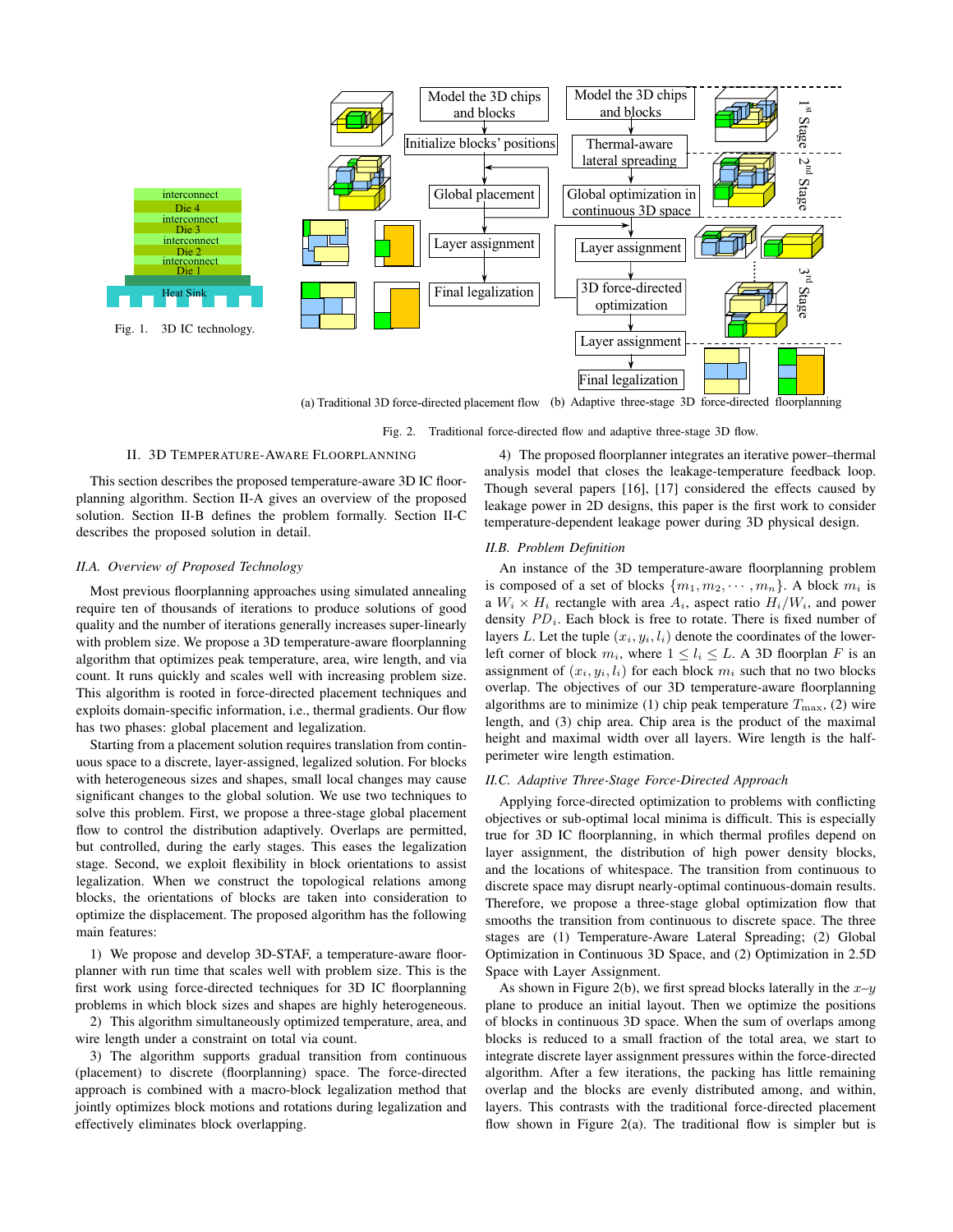susceptible to large deviation from optimality during the legalization stage in which overlap is eliminated, especially when used for blocks with heterogeneous sizes and shapes.

*II.C.1) Force-Directed Techniques:* In this paper, we extend the force-directed approach to handle the 3D temperature-aware macroblock floorplanning. The proposed force-directed algorithm simulates the mechanics problem in which particles are attached to springs and their movement obeys Hooke's law. A system of quadratic equations is built based on connections between blocks [14], [15].

$$
c_{ij}\left[ (x_i - x_j)^2 + (y_i - y_j)^2 + (z_i - z_j)^2 \right] \tag{1}
$$

where  $c_{ij}$  is the weight of the connection between the two nodes. If the  $c_{ij}$  coefficients are combined into a global net stiffness matrix, C, an objective function can be written for the entire system:

$$
\frac{1}{2}\mathbf{x}^{\mathrm{T}}\mathbf{C}x + \frac{1}{2}\mathbf{y}^{\mathrm{T}}\mathbf{C}y + \frac{1}{2}\mathbf{z}^{\mathrm{T}}\mathbf{C}z
$$
 (2)

where  $x$ ,  $y$ , and  $z$  are the coordinates of all blocks and points of interest. This objective function can be minimized by solving the following three systems of equations:

$$
\mathbf{C}x = f_x, \mathbf{C}y = f_y, \text{ and } \mathbf{C}z = f_z \tag{3}
$$

We model the multi-layer design in 3D space by assuming each layer has the same thickness  $(D)$  in z-dimension and blocks are modeled as 3D rectangles with uniform z-axis depths. A homogeneous cubic bin structure is overlayed on the 3D space to simplify computation of forces. To trade-off accuracy and computation time, we set the thickness in z-direction of each bin to  $D/2$  and the size in  $x-y$  space to half the minimum block size. Based on this bin structure, two kinds of forces, Filling Forces and Thermal Forces, are introduced to eliminate overlaps and reduce placement peak temperature.

• Filling Force  $(f_x^F, f_y^F, f_z^F)$ : Filling Force is used to eliminate overlap between blocks and distribute them evenly over the 3D placement region. It drives the placement to remove overlap by pushing blocks away from regions of high density and pulling blocks toward regions of low density in 3D space. We define the bin density as the sum of the block areas covering the bin. Each bin's Filling Force is equal to its bin density. A block receives a Filling Force equal to the sum of the prorated Filling Forces of the bins the cell covers.

• Thermal Force  $(f_x^T, f_y^T, f_z^T)$ : We used the thermal model described in Section III to obtain thermal gradient for a placement. We would like to move blocks (which produce heat) away from regions of high temperature. This goal is achieved by using the thermal gradient to determine directions and magnitudes of the Thermal Forces on blocks.

A weighted sum of these two forces is used to compute an aggregate forces in each direction, yielding the following systems of equations:

$$
\mathbf{C}x = \alpha_x \left[ \beta_x f_x^F + (1 - \beta_x) f_x^T \right],
$$
  
\n
$$
\mathbf{C}y = \alpha_y \left[ \beta_y f_y^F + (1 - \beta_y) f_y^T \right],
$$
  
\n
$$
\mathbf{C}z = \alpha_z \left[ \beta_z f_z^F + (1 - \beta_z) f_z^T \right].
$$
\n(4)

where the  $\alpha$  weight parameters control the magnitudes of forces in the above equations, thereby influencing the amount of block displacement per iteration resulting. The  $\beta$  parameters are used to adjust the percentages of contributions between Filling Force and Thermal Force over iterations. In combination, the  $\alpha$  and  $\beta$  parameters permit control over the relative importance of wire length minimization, Thermal, and Filling forces. The values of these parameters are experimentally determined, but are general; they do not need to be adjusted to suit individual problem instances.

We used a 3D oct-tree extension of the Barnes-Hut quad-tree for n-body force calculation [18], [19]. Given a 3D packing, blocks and their temperatures are inserted into the oct-tree based on their positions and shapes. The Filling Force and Thermal Force for a given block are calculated by summing the individual forces upon the bins the block occupies in each level of the tree. Forces from a bin and from its nearest neighbors are considered. Large blocks span numerous oct-tree bins. As a consequence, they receive greater forces than small blocks.

*II.C.2) Temperature-Aware Lateral Spreading:* Instead of spreading blocks from the center of the chip to every corner of the cubic space, we first spread blocks laterally in the  $x-y$  plane. This provides a good initial distribution of blocks before vertical spreading begins. In the traditional force-directed approach, all blocks are initially centrally located and are subsequently spread from this point, as shown in Figure 2. Initially, large overlaps result in large Filling Forces. Therefore, the initial optimization is influenced primarily by overlap instead of thermal effects and interconnect length. If such a technique were used, it would be likely for some cool blocks with large areas to be pushed near the heatsink due to overestimated Filling Forces, while the hot blocks are pushed far from the heatsink. This can result in hot-spots. However, if we first restrict the spreading to the  $x-y$  plane, the blocks are spread laterally and the temperature-aware spreading will separate hot blocks and gather heavily-communicating blocks on  $x-y$  space. The benefits of the initial lateral spreading follow: (1) it can evenly distribute lateral power density; (2) the lateral spreading can give the initial distribution of interconnects since the wire length estimation is 2D  $x-y$  space computation; and (3) overlaps are controlled to support subsequent 3D optimization.

*II.C.3) Global optimization in continuous 3D space:* To permit thermal gradient guided optimization, we first globally optimize the block locations in continuous 3D space. Based on the 3D bin structure, the Filling Forces can be computed to avoid the overlaps between blocks. However, Thermal Forces are computed based on multi-layer IC thermal analysis (see Section III) since the thermal model is based on discrete layer assignment. Therefore, it is necessary to tentatively map the power distribution from continuous 3D space to discrete 2D layers before each analysis run. This is achieved by stochastically mapping blocks to layers. Suppose that the center of block  $m_i(x_i, y_i, z_i)$  is between layer q and layer  $q-1$ , which means  $Z_{q-1}$  <  $z_i+D/2$  <  $Z_q$ , where D is the depth of block along the z-axis.  $P(m_i, q)$  is used to denote the probability that block  $m_i$  will be assigned to layer  $q$ . The probability for a block to be assigned to a layer is related to the vertical distance between the block and the layer. The nearer the block is to the layer, the higher probability that the block will be assigned to this layer. A block can only be assigned to one of its two neighboring layers.

$$
P(m_i, q) = (z_i + \frac{1}{2}D - Z_{q-1})/D
$$
 (5)

$$
P(m_i, q-1) = (Z_q - (z_i + \frac{1}{2}D))/D \tag{6}
$$

If the power density of block  $m_i$  is  $PD_i$ , the projection of  $m_i$  onto layer q is a rectangle defined as follows:  $(x_i, y_i, Z_q, x_i + w_i, y_i +$  $h_i, Z_q$ ). We define  $MPD(m_i, q)$  to be the stochastically-mapped power density for layer q, i.e.,

$$
MPD(m_i, q) = PD_i * P(m_i, q)
$$
\n<sup>(7)</sup>

$$
MPD(m_i, q-1) = PD_i * P(m_i, q-1)
$$
 (8)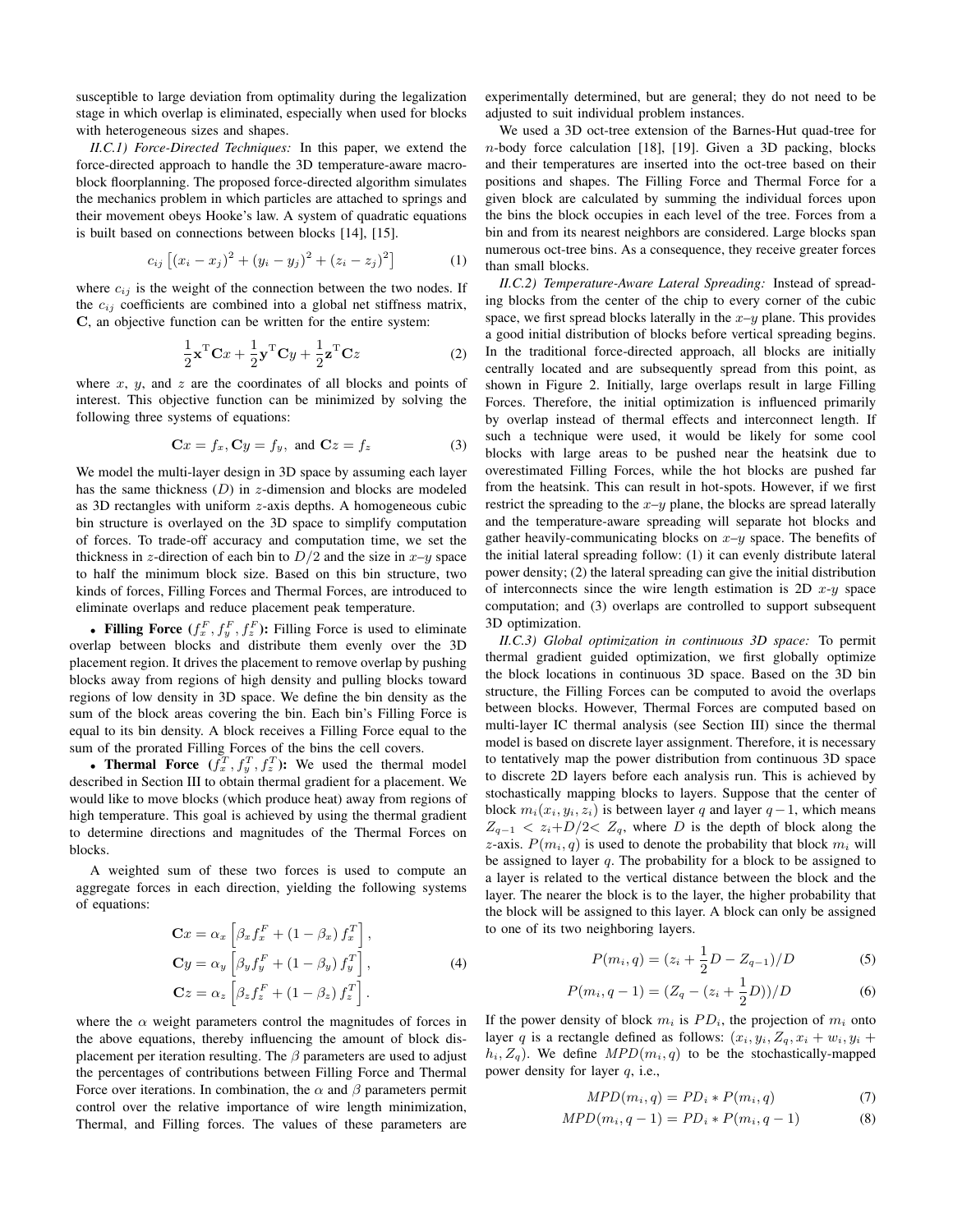By computing the mapped power densities of all blocks, we can obtain the stochastic power density distribution on each layer. The thermal model in Section III is used to compute the temperature in each bin. The resulting temperature gradients are used to determine the Thermal Forces applied to blocks.

During this stage, we extend the spreading metric based on violation measure in the Barns-Hut quad-tree [18]. This metric is used to determine when 3D block spreading in continuous space is adequate. Our experiment results indicate that the global optimization process proceed to final layer assignment and legalization stage when approximately 5%–10% overlap remains.

*II.C.4) Optimization in 2.5D Space With Layer Assignment:* After optimizing the placement in continuous 3D space, blocks must be assigned to discrete IC layers. However, straightforward discrete layer assignment may be suboptimal. Therefore, instead of treating layer assignment as a separate post-processing stage, we integrate placement and layer assignment to permit optimization in *2.5D space*, i.e., we introduce an intermediate representation sitting between 3D and 2D (see Figure 2).

In the above approach, each block is modeled as a 3D rectangle that can be moved freely in continuous 3D space. Layer assignment moves blocks from continuous space to discrete space, forcing each block to occupy exactly one IC layer. The force-directed approach tries to gradually distribute the blocks evenly in space. Initially, the blocks are still far from their final positions. Therefore, direct layer assignment would disrupt the convergence of the optimization algorithm. As time proceeds, the blocks begin to approach their final positions and are assigned to discrete layers.

Layer assignment is based on block positions on the z-axis, derived from the current placement obtained by the force-directed approach. Assume there are *n* blocks  $\{m_1, m_2, \cdots, m_n\}$  that should be placed on  $L$  layers. To evenly distribute blocks on each layer, we set the area thresholds for layers to  $\{AT^1, AT^2, \cdots, AT^L\}$ . The current total occupancies of each layer are represented as  $\{Ao^1, Ao^2, \cdots, Ao^L\}$ . Equal area thresholds are used for each layer.

$$
AT_i = a \sum_{i=1}^{n} A_i / L \tag{9}
$$

where a is a weighting coefficient ( $a \approx 1$ ). If a block  $m_i$  is near or crosses layer  $p$  in the initial packing, we assume this block would be assigned to layer  $p-1$ ,  $p$ , or  $p+1$ . Blocks may not be moved across layers. Suppose the projection of block  $m_i$  on a certain layer  $p$  is  $R_i^p$ . We define a term  $\zeta_i^p$  to be *potential overlap ratio* of  $R_i^p$ . If the current occupancy of layer  $p$  exceeds the threshold, we punish the assignment of block  $m_i$  to layer p by defining  $\zeta_i^p$  to be 1. Otherwise, we set the potential overlap ratio to the total overlap ratio of  $R_i^p$  with other blocks on layer  $p$ . We define the total overlapped area in region  $R_i^p$  to be  $Total\_{Over}^p$ .

$$
\zeta_i^p = \begin{cases}\n1 & \text{if } Ao^p + A_i > A T^p, \\
Total\text{Over}_i^p / A_i & \text{if } Ao^p + A_i \leq A T^p.\n\end{cases}
$$
\n(10)

We set the overlap threshold for layer  $p$  to  $OT<sup>p</sup>$ . To balance the thermal distribution, layer assignment starts from the layer closest to the heatsink, attempting to assign blocks as low as possible considering overlaps, and proceed upward. To control the number of vias, we dynamically compute the number of vias implied by a block layer assignment decision. Layer assignment attempts to honor the via constraint. However, due to sequential layer assignment, it does not guarantee that the constraint will be met.

Figure 3 illustrates the process of layer assignment for three blocks. Since layer assignment disturbs the positions of blocks, there are



Fig. 4. Legalization process.

mismatches between optimization in the continuous and discrete spaces. As shown in Figure 3, in continuous space, block 2 overlaps block 3. After layer assignment, blocks 2 and 3 are assigned to different layers, removing the overlap. Blocks 1 and 2 are assigned to the same layer resulting in overlap. One must be careful to prevent the transition from continuous space to discrete multi-layer space from generating severe distortions to the tentative floorplan. Attempting to correct such distortions via post processing based on the random exchange of blocks among layers does not efficiently produce a high-quality corrected layer assignment. In the proposed algorithm, this problem is circumvented by smoothing the transitions between continuous space and discrete multi-layer design space by integrating layer assignment with the force-directed approach.

In this stage, we perform the layer assignment according to the current placement. Since all blocks are assigned to layers, the thermal model can be used to compute temperature gradients and the resulting Thermal Force vectors. Filling Forces are also computed. The changes in positions caused by layer assignment lead the subsequent forcedirected iterations to adjust the placement. The optimization process ultimately converges to the final multi-layer floorplan.

*II.C.5) Macro-Block Legalization:* After the global placement described in the previous sections, we arrive at a multi-layer packing solution with little residual overlap. To obtain a feasible placement, our legalization strategy perturbs the solution slightly to produce an overlap-free packing while attempting to maintain the original topological relationships among blocks.

Few of the deterministic legalization methods consider the orientation of blocks. However, since the sizes and shapes of the blocks vary, considering only block motion without rotation may result in large displacements, disrupting a solution that originally had good area, interconnect, and thermal properties. The rotation of blocks can permit legalization with less displacement. We propose a macro-block legalization method that optimizes block orientations.

Our legalization problem definition is similar to that in past work [20], [21]: construct the topological relations between overlapping blocks so that the displacements of blocks are minimized. However, unlike previous work, we optimize block orientations as well as topological relations.

We first sort blocks according to their positions from the lower-left to upper-right corners of the IC to get a rough topological sequence. As shown in Figure 4, block  $a$  is before block  $b$  in the sequence and they overlap with each other. Each block has 4 orientations. We must determine whether block b should be right of or above block a and choose the best orientation. To evaluate the displacement caused by these possible topological relations, we define the term  $EVd$ . Suppose block  $b$  is moved to the right to eliminate overlap with block  $a$ . This movement generates new overlaps with block d. The evaluation of the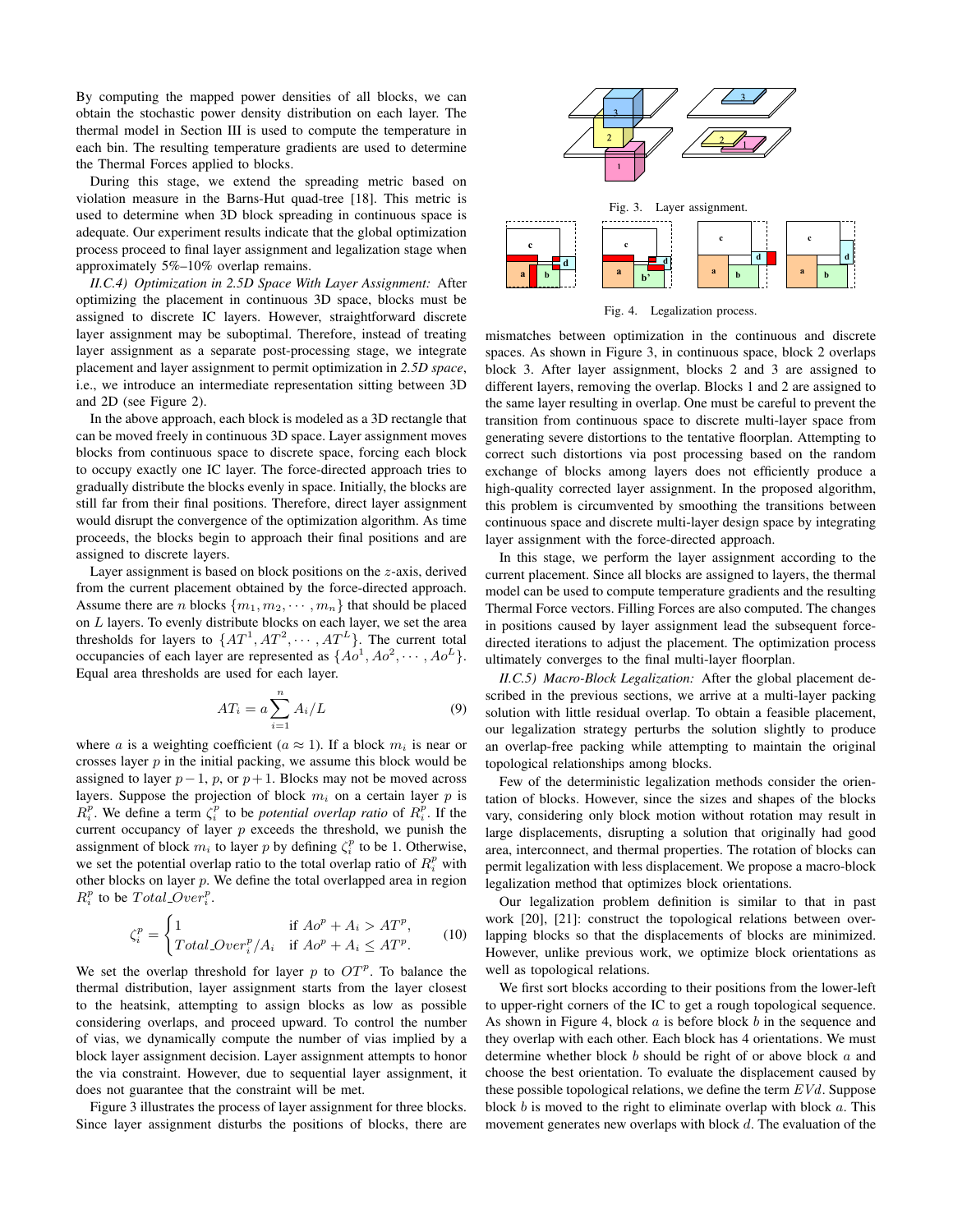displacement includes the movement of block b and the new overlap generated by this movement. Suppose block  $b$  is moved to  $b'$ . Given that  $TOPO$  is the topological relation between  $b'$  and  $a$  (either to the right of or above),

$$
EVd(a, b, O_b, TOPO) = Dist(b, b') + \psi(b', O_b)
$$
 (11)

Where  $Dist(b, b')$  is the distance between the center of b and the center of b',  $\psi(b', O_b)$  is the total area of the overlap with other blocks if we move block b to b' orientation is  $O<sub>b</sub>$ .

We incrementally construct the constraint graph by choosing the best topological relationships while minimizing the resulting displacement. This was inspired by work by Moffitt et al. [20]. In some cases, this generates whitespace along the boundary of the moved block. As shown in Figure 4, directly moving block  $d$  to the right without rotation results in a significant increase in whitespace along the right boundary. Therefore, we set an approximate bounding box for the packing and the partial areas of the blocks falling outside the box are also treated as the overlaps. The area of the packing is controlled by the evaluation of the displacement. The resulting constraint graph is used to produce a legalized packing.

#### III. THERMAL AND LEAKAGE MODELS

In this section, we introduce the 3D thermal analysis technique and temperature-dependent leakage power model used in 3D-STAF.

## *III.A. Introduction to 3D IC Thermal Analysis Problem*

Thermal analysis is the simulation of heat transfer through heterogeneous material among heat producers (e.g., transistors) and heat consumers (e.g., heat-sinks attached to an IC). Modeling thermal conduction is analogous to modeling electrical conduction, with thermal conductivity corresponding to electrical conductivity, power dissipation corresponding to electrical current, and temperature corresponding to voltage [22]. One can spatially discretize the system being analyzed and solve the following equation to determine the steady-state thermal profile as a function of power profile.

$$
T = P\mathbf{A}^{-1} \tag{12}
$$

where **A** is an  $[N \times N]$  sparse thermal conductivity matrix. T and  $P(t)$  are  $[N \times 1]$  temperature and power vectors. This model treats each thermal element as isothermal, i.e., all points within the element have the same temperature. Therefore, a large  $N$  may be required for accurate thermal analysis, making direct solvers for  $T$  unacceptable slow for use during each iteration of thermal aware floorplanning.

In a 3D ICs, heat may be dissipated in multiple IC power layers. In addition the material structure of the stacked IC contains alternating layers of silicon (with a thermal conductivity,  $k$ , of approximately 150 W/mK) and polyimide epoxy (0.05 W/mK), as well as a copper heat-sink (285 W/mK). This structure fits within the general model specified by Equation 12. However, the heterogeneous 3D structure complicates the thermal model, further increasing the importance of using an efficient analysis technique.

# *III.B. Thermal Analysis*

Zhan and Sapatnekar [23] proposed a steady-state thermal analysis method based on the Green's function formalism that was accelerated by using discrete cosine transforms and a look-up table [23]. Li et al. proposed a full-chip steady-state thermal analysis method [24]. In this work, matrix operations are handled using the multi-grid method. However, although the advantages of heterogeneous element discretization is noted, in their work, no systematic adaptation method is provided. 3D-STAF uses an extended version of a spatially-adaptive 3D multi-layer chip-package thermal analysis software package [25]

in the inner loop of floorplanning. This software provides feedback guiding placement moves during optimization.

# *III.C. Leakage Power Model*

Leakage current can be modeled as follows [3]:

$$
I_{sub} = A_s \frac{W}{L} v_T^2 e^{\frac{(V_{GS} - V_{TH})}{nv_T}} \left( 1 - e^{\frac{-V_{DS}}{v_T}} \right)
$$
(13)

where

- $A_s$  is a technology-dependent constant,
- $V_{TH}$  is the threshold voltage,
- $L$  and  $W$  are the device effective channel length and width,
- $V_{GS}$  is the gate-to-source voltage,
- $n$  is the subthreshold swing coefficient for the transistor,
- $V_{DS}$  is the drain-to-source voltage, and
- $v_T$  is the thermal voltage.

For  $V_{DS}$  significantly greater than  $v_T$ , we can simplify to

$$
I_{sub} = A_s \frac{Wk^2}{Lq^2} T^2 e^{\frac{q(V_{GS} - V_{TH})}{nkT}}
$$
(14)

where k is Boltzmann's constant, T is temperature,  $q$  is the elementary charge, and  $n$  is the subthreshold swing coefficient. Let

$$
K1 = A_s \frac{Wk^2}{Lq^2}
$$
 and (15)

$$
K2 = \frac{q(V_{GS} - V_{TH})}{nk} \tag{16}
$$

Then,

$$
I_{sub} = K1T^2 e^{\frac{K2}{T}}
$$
 (17)

The thermal profile can be obtained by iteratively conducting thermal analysis and leakage power estimation until convergence. This usually requires only a few iterations.

## IV. EXPERIMENTAL RESULTS

We implemented 3D-STAF, the proposed temperature-aware 3D floorplanner, in C++ on Linux. In this section, we present the results produced by 3D-STAF on a number of floorplanning/placement problems. Section IV-A presents the impact of each phase within the 3D-STAF optimization flow. Section IV-B compares a version of 3D-STAF that optimizes only wire length and area with a version of CBA [12] with the same optimization objectives. Section IV-C compares versions of 3D-STAF and CBA with thermal effect considered. Section IV-D shows the impact of considering the interdependence between temperature and leakage power consumption during the temperature-aware floorplanning flow.

All experiments were performed on a workstation with 3.0 GHz CPU and 4 GB physical memory. We tested our algorithm on MCNC benchmarks and GSRC benchmarks [12]. The number in each benchmark's name indicates the number of blocks, i.e., these numbers correspond to problem instance size. We assume the pads are located at the center of the chip; this permitted comparison with past work. Four device layers are used for all circuits.

#### *IV.A. Optimization Process in 3D-STAF*

This goal of this section is to illustrate the relative importance and impact of each stage of the optimization flow used in 3D-STAF. Later sections will focus on comparing solution quality with past work. To illustrate the operation of proposed three-stage optimization flow, we report the percentage of the overlapping block area (*Ovlp*), bounding box area, wire length, and runtime of each floorplanning stage (see Table I). We fixed the packing region in the global placement process. Blocks are spread on the  $x-y$  plane in the first stage and then spread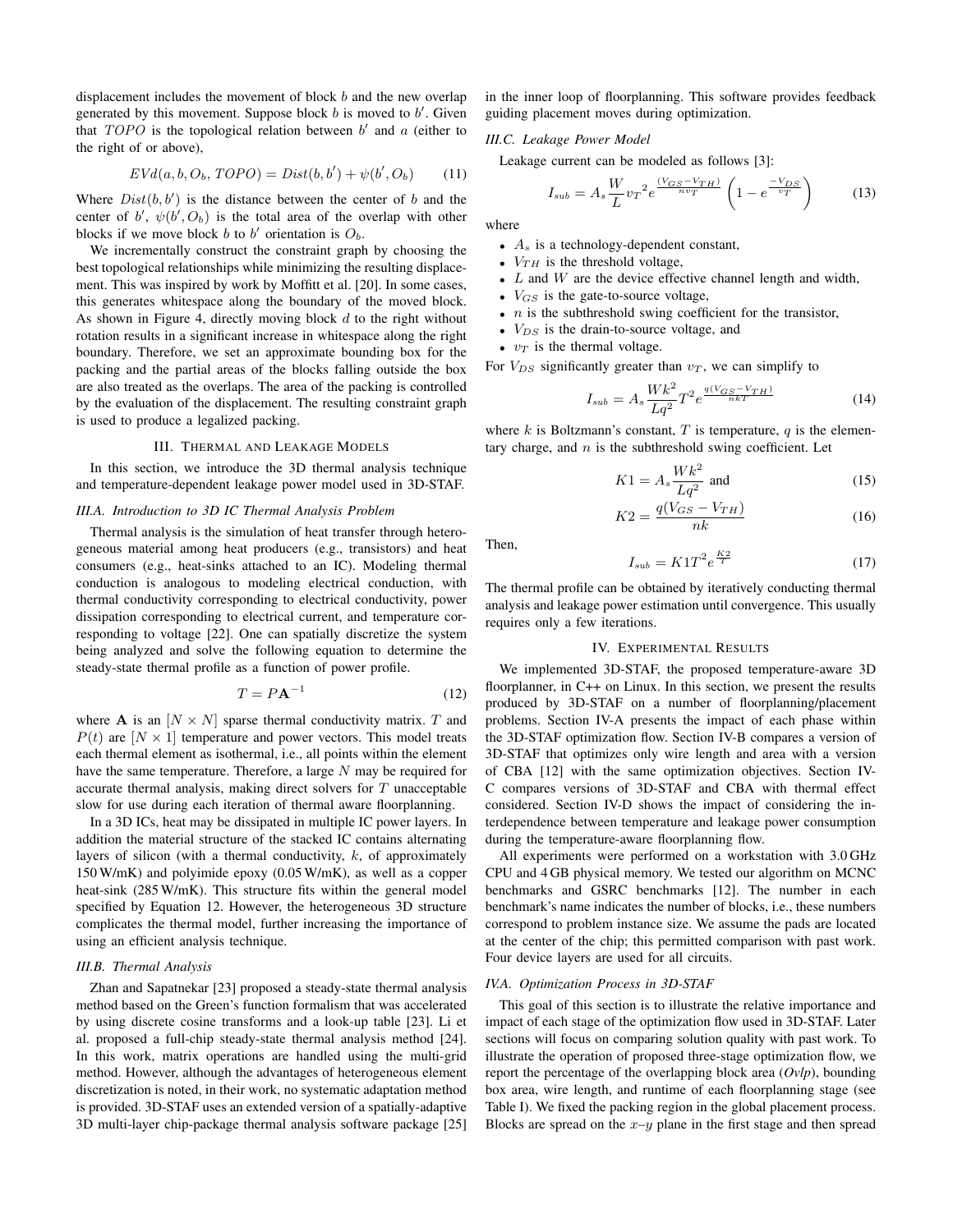| Circuit                              | Layer                   | $Stage1 + Stage2$ |                    |             |      |        | Stage3             |             |      |        | Legalization       |             |                  |  |
|--------------------------------------|-------------------------|-------------------|--------------------|-------------|------|--------|--------------------|-------------|------|--------|--------------------|-------------|------------------|--|
|                                      | No                      | Ovlp              | Area               | <b>HPWL</b> | Time | Ovlp   | Area               | <b>HPWL</b> | Time | Ovlp   | Area               | <b>HPWL</b> | Time             |  |
|                                      |                         | $(\%)$            | (mm <sup>2</sup> ) | (mm)        | (s)  | $(\%)$ | (mm <sup>2</sup> ) | (mm)        | (s)  | $(\%)$ | (mm <sup>2</sup> ) | (mm)        | (s)              |  |
| ami33                                | 1                       | 48.9              |                    |             |      | 2.9    |                    |             |      | 0.0    |                    |             |                  |  |
|                                      | $\overline{2}$          | 16.5              | 30.3               | 9.8         | 34   | 0.8    | 30.3               | 20.5        | 26   | 0.0    | 39.1               | 21.1        | 0.10             |  |
|                                      | $\overline{3}$          | 16.9              |                    |             |      | 0.2    |                    | $(+109\%)$  |      | 0.0    | $(+29%)$           | $(+115%)$   |                  |  |
|                                      | $\overline{4}$          | 25.3              |                    |             |      | 0.6    |                    |             |      | 0.0    |                    |             |                  |  |
| $\overline{\text{ami}49}$            |                         | 29.7              |                    |             |      | 3.4    |                    |             |      | 0.0    |                    |             |                  |  |
|                                      | $\overline{2}$          | 12.4              | 974.7              | 258.1       | 34   | 1.6    | 974.7              | 467.0       | 31   | 0.0    | 1392.8             | 411.2       | 1.22             |  |
|                                      | 3                       | 11.0              |                    |             |      | 0.2    |                    | $(+81\%)$   |      | 0.0    | $(+43%)$           | $(+59\%)$   |                  |  |
|                                      | $\overline{4}$          | 13.4              |                    |             |      | 1.6    |                    |             |      | 0.0    |                    |             |                  |  |
| n100                                 |                         | 30.7              |                    |             |      | 0.7    |                    |             |      | 0.0    |                    |             |                  |  |
|                                      | $\overline{2}$          | 20.8              | 4.9                | 21.9        | 36   | 0.1    | 4.9                | 90.1        | 35   | 0.0    | 5.3                | 90.9        | 3.21             |  |
|                                      | $\overline{3}$          | 19.8              |                    |             |      | 0.1    |                    | $(+311\%)$  |      | 0.0    | $(+10\%)$          | $(+315%)$   |                  |  |
|                                      | $\overline{4}$          | 13.4              |                    |             |      | 1.6    |                    |             |      | 0.0    |                    |             |                  |  |
| n200                                 |                         | 8.5               |                    |             |      | 0.61   |                    |             |      | 0.0    |                    |             |                  |  |
|                                      | $\overline{2}$          | 8.4               | 4.6                | 76.8        | 113  | 0.07   | 4.6                | 155.2       | 287  | 0.0    | 6.1                | 164.5       | 6.7              |  |
|                                      | $\overline{\mathbf{3}}$ | 7.3               |                    |             |      | 0.07   |                    | $(+102\%)$  |      | 0.0    | $(+33%)$           | $(+114\%)$  |                  |  |
|                                      | $\overline{4}$          | 7.6               |                    |             |      | 0.55   |                    |             |      | 0.0    |                    |             |                  |  |
| n300                                 |                         | 6.2               |                    |             |      | 0.55   |                    |             |      | 0.0    |                    |             |                  |  |
|                                      | $\overline{2}$          | 3.6               | 7.5                | 109.1       | 126  | 0.04   | 7.5                | 216.7       | 308  | 0.0    | 8.8                | 224.6       | 7.8              |  |
|                                      | $\overline{3}$          | 7.2               |                    |             |      | 0.04   |                    | $(+99\%)$   |      | 0.0    | $(+17%)$           | $(+106\%)$  |                  |  |
|                                      | $\overline{4}$          | 6.6               |                    |             |      | 0.45   |                    |             |      | 0.0    |                    |             |                  |  |
| Aggregate                            |                         | 17.8              |                    |             | 69   | 0.77   | $+0.0\%$           | $+140%$     | 137  | 0.0    | $+26%$             | $+142%$     | $\overline{3.8}$ |  |
| <b>TABLE II</b><br>$\mathbf{c} \cap$ |                         |                   |                    |             |      |        |                    |             |      |        |                    |             |                  |  |

TABLE I EFFECTS OF OPTIMIZATION STAGES

| <b>COMPARISON FOR AREA AND WIRE LENGTH OPTIMIZATION</b> |              |       |                           |       |              |        |         |      |  |  |
|---------------------------------------------------------|--------------|-------|---------------------------|-------|--------------|--------|---------|------|--|--|
|                                                         |              | CBA   |                           |       | 3D-STAF: NT  |        |         |      |  |  |
| Circuit                                                 | Area         | HPWL  | Via                       | Time  | Area         | HPWL   | Via     | Time |  |  |
|                                                         | $\text{m}^2$ | (mm)  | (count)                   | (s)   | $\text{m}^2$ | (mm)   | (count) | (s)  |  |  |
| ami33                                                   | 35.3         | 22.5  | 93                        | 23    | 37.9         | 22.0   | 122     | 52   |  |  |
| ami49                                                   | 1490.0       | 446.8 | 179                       | 86    | 1349.1       | 437.5  | 227     | 57   |  |  |
| n100                                                    | 5.29         | 100.5 | 955                       | 313   | 5.9          | 91.3   | 828     | 68   |  |  |
| n200                                                    | 5.77         | 210.3 | 2093                      | 1994  | 5.9          | 168.6  | 1729    | 397  |  |  |
| n300                                                    | 8.90         | 315.0 | 2326                      | 3480  | 9.7          | 237.9  | 1554    | 392  |  |  |
|                                                         |              |       | Aggregate relative to CBA | $+4%$ | $-12%$       | $-1\%$ | $-31%$  |      |  |  |

in 3D space in the second stage. At the end of the second stage, the blocks are assigned to discrete layers. There are mismatches between optimization in continuous and discrete vertical space. Though the overlaps in continuous space are bounded by constraining the overlap to 5%, they increase after layer assignment. The third stage smooths transitions between continuous space and discrete multilayer space by integrating layer assignment with global optimization. As shown in the Table I, the overlaps on each layer are generally below 0.8% after the third stage, easing legalization. At this point, interconnect lengths are within approximately 5% of the final results. For ami49, some reduction of wire length is possible after legalization because improved orientations are determined during legalization. These results suggest that gradual transition from continuous 3D space to discrete, legalized prevents layer assignment from causing large displacements in block positions. The three-stage process can therefore support force-directed optimization by avoiding degradation to solution quality during legalization.

# *IV.B. Impact of Wire Length and Area Optimization*

This section compares the quality of results produced by 3D-STAF and CBA [12] when both are configured to optimize area and wire length but not peak temperature. We consider temperature optimization in the following section. 3D-STAF has a number of force control parameters that vary by optimization stage. These parameters are controlled by the  $\alpha$  and  $\beta$  values explained in Section II-C.1. They have different values during each stage of optimization. 3D-STAF relies on adaptation that is controlled by these empiricallydetermined parameters. However, these values are general across a



Fig. 5. Comparison of runtime for area and wire length optimization.

wide range of problem instances: the same parameters were used for all benchmarks whenever comparing with past work.

As shown in Table II, compared with CBA, 3D-STAF degrades area by 4%, improves wirelength by 12%, has little impact on via count, and completes execution in 69% of the time required by CBA, when averaged over all benchmarks.

Figure 5 illustrates the relationship between problem size and runtime for CBA and 3D-STAF. 3D-STAF is able to solve large problem instances with sublinear increase in runtime. In summary, when optimizing area and wire length, 3D-STAF produces results that are comparable with state-of-the-art related work in significantly less run time and, more importantly, a slower rate of growth in runtime with increasing problem size.

### *IV.C. Temperature Optimization With Fixed Leakage Power*

This section compares 3D-STAF with CBA when optimizing area, wire length, via count, and temperature using fixed leakage power consumption. To permit direct comparison with CBA [12], we used the same dynamic power values and thermal parameters. Although these specific parameters can lead to high temperatures for some benchmarks, it would be possible to reduce these temperatures in real ICs by using more efficient cooling technologies. We assume that leakage power is a fraction (about 10%) of dynamic power and add this fraction to obtain the total power dissipated by each block. The next section examines the impact of considering temperaturedependent leakage power.

To minimize peak temperature, layer lateral power density should be nearly uniform and blocks with higher power densities should be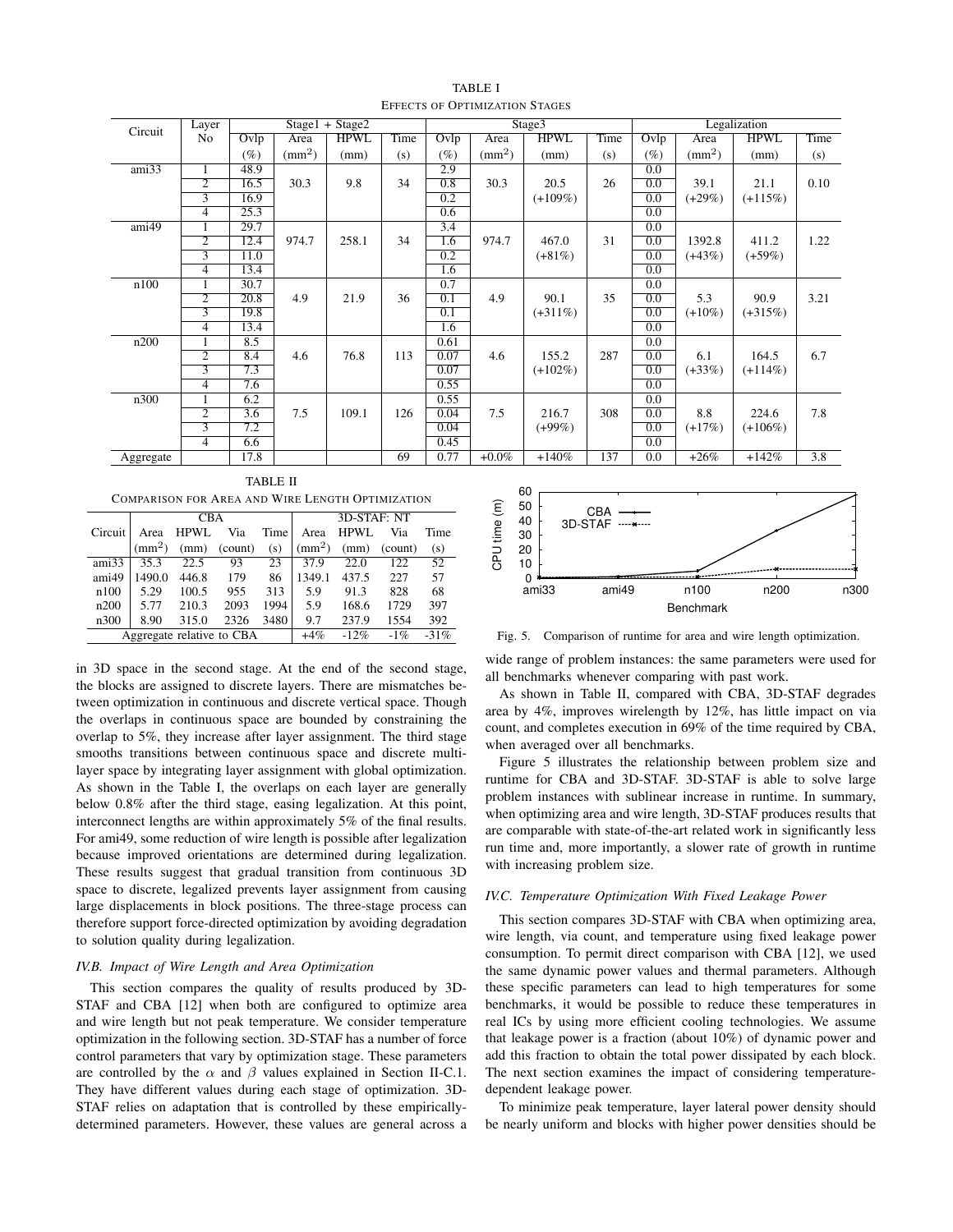

Fig. 6. Power distribution during each optimization stage for *n100*.

TABLE III COMPARISON FOR TEMPERATURE OPTIMIZATION

|      |  | CBA.                                                                                              |  | 3D-STAF |  |                               |  |  |  |
|------|--|---------------------------------------------------------------------------------------------------|--|---------|--|-------------------------------|--|--|--|
|      |  | Circuit Area HPWL Via Temp Time Area HPWL Via Temp Time                                           |  |         |  |                               |  |  |  |
|      |  | $\vert$ (mm <sup>2</sup> ) (mm) (count) (°C) (s) $\vert$ (mm <sup>2</sup> ) (mm) (count) (°C) (s) |  |         |  |                               |  |  |  |
|      |  | ami33 43.2 23.9 119 212.4 486 41.5 24.2 116 201.3 227                                             |  |         |  |                               |  |  |  |
|      |  | ami49 1672.6 516.4 251 225.1 620 1539.4 457.3 208 230.2 336                                       |  |         |  |                               |  |  |  |
|      |  | $n100$   6.6 122.9 1145 172.7 4535   6.6 91.5 753 156.8 341                                       |  |         |  |                               |  |  |  |
|      |  | n200   6.6 203.7 2217 174.7 6724   6.2 167.8 1356 164.6 643                                       |  |         |  |                               |  |  |  |
| n300 |  | 10.4 324.9 2563 190.8 18475                                                                       |  |         |  | 9.3 236.7 2173 168.2 1394     |  |  |  |
|      |  | Aggregate relative to CBA                                                                         |  |         |  | $-6\% -16\% -12\% -6\% -75\%$ |  |  |  |

separated from each other and placed near the heat sink. 3D-STAF spreads the blocks gradually based on the thermal gradient. Figure 6 shows the power distribution in each optimization step for test case *n100*. In the lateral spreading stage, block depth is ignored but blocks are spread in the  $x-y$  plane. In the successive global packing stage, blocks are spread to 3D space and hot blocks are pushed toward the heatsink. At the end of Stage 2, the power densities on planes are not evenly distributed due to block overlaps. In Stage 3, overlaps are well controlled, balancing power density. With the final legalization, power densities are fairly even on each layer and the high power density blocks are near the heatsink.

Table III compares 3D-STAF with CBA [12]. We run temperatureaware CBA and determine the thermal profile using our thermal model. On average, the peak temperature obtained by 3D-STAF is 6% cooler than CBA and 3D-STAF outperforms CBA by 6% and 16% in area and wirelength. CBA increases area by about 20% to improve the thermal profile. 3D-STAF adaptively guides block motion based on thermal profile. Figure 8 shows a four-layer packing with the corresponding power distribution and thermal profile. The blocks with the high power density are assigned to the bottom layer to reduce peak temperature.

As shown in Figure 7, in addition to producing better results, 3D-STAF requires less CPU time than CBA. For test case *n300* with 300 blocks, CBA needs more than 5 hours to get a good solution. 3D-STAF produces a superior result in 25 minutes. More importantly, CPU time increases slowly with problem size for 3D-STAF.

The results in this section indicate that, in comparison with a stateof-the-art temperature-aware 3D floorplanning technique, 3D-STAF better optimizes multiple costs including temperature and that its run time scales well with problem size.

## *IV.D. Impact of Temperature-Dependent Leakage Power Model*

In this section, we evaluate the impact of modeling the interdependence between leakage power consumption and temperature during 3D temperature-aware floorplanning. Higher temperatures increase leakage power, which in turn further increases temperature. In deep submicron processes, this effect can have a significant impact on the final temperature profile.



Fig. 7. Comparison of runtime for temperature, area, via count, and wire length optimization.



Fig. 8. Four-layer packing and thermal distribution for  $n100$ .

We set leakage power to 10% of total power at 300 K and use the temperature-dependent leakage model described in Section III-C.

Table IV shows the results produced by 3D-STAF when the interdependence of temperature and leakage are neglected (in the 3D-STAF columns, left) and considered (in the 3D-STAF-TDLP columns, right). *Temp* shows the peak temperature estimated when the dependence of leakage on temperature is ignored. *Temp (feedback)* shows the temperature when the temperature–leakage feedback loop is considered.

As shown in Table IV, neglecting leakage–temperature interdependence results in approximately 32% error in peak temperature estimation. More importantly, using temperature-dependent leakage power estimation during optimization allows a 20% reduction in peak temperature without degrading other costs such as area, wire length, and via count. However, considering this effect increases floorplanning run time by 56%. This is mainly due to the increase